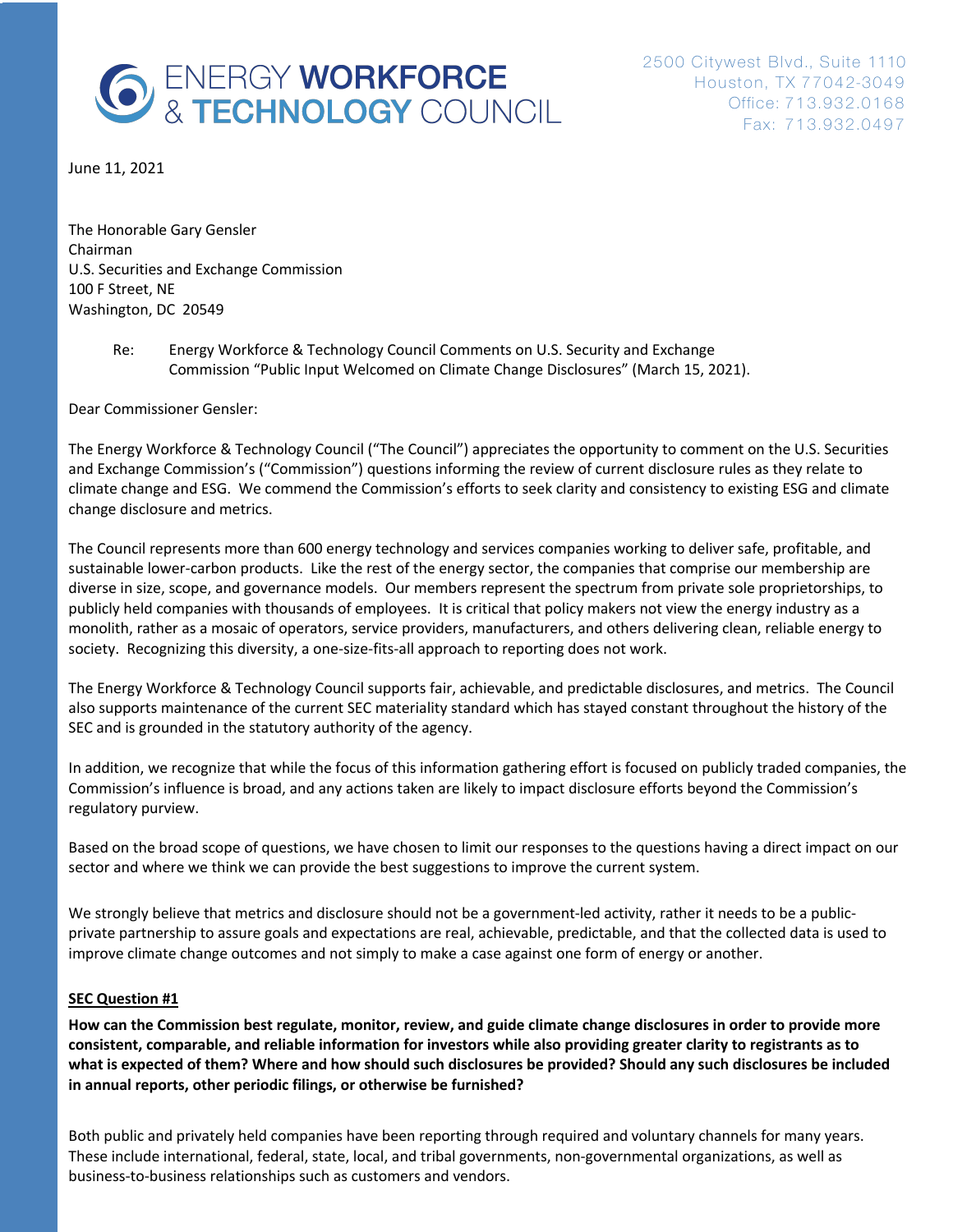While many data gatherers, including the Commission, base their frameworks on standardized reporting platforms and tools such as the Sustainability Accounting Standards Board (SASB) and the Task Force on Climate-related Financial Disclosures (TCFD), the data reporting structures vary greatly. We continue to have concerns about over and under reporting, follow-up requests for additional or clarifying information, and difficulty in effectively generating valid data comparisons.

Additionally, all data requested should be limited to information that is considered material by the issuer and its shareholders. Mandated data requests by the SEC that seek to impose major new climate disclosures that go beyond the scope of the longstanding materiality standard would run afoul of the SEC's authority.

While data collection, analysis, and reporting continue to evolve, one constant remains: data requests continue to increase with little regard for the consistency of data reported, staff resources expended to produce the data, or alignment with an overarching set of achievable goals.

For the energy services sector, a key partner in developing the technologies needed to combat climate change, there is value in a base-level of reporting that includes consistent metrics, measurement standards, and a recognition of the importance of reporting in similar units of measure.

Should the Commission determine to mandate disclosure, it may wish to consider recommending a short, generalized disclosure worksheet to be "furnished" rather than "filed" with the Commission, while also allowing companies to continue to disclose information utilizing any commonly used reporting frameworks.

## **SEC Question #4**

**What are the advantages and disadvantages of establishing different climate change reporting standards for different industries, such as the financial sector, oil and gas, transportation, etc.? How should any such industry-focused standards be developed and implemented?**

To the extent possible, the Energy Workforce & Technology Council supports simplification of disclosure criteria and minimizing the number of required data reporting entities. We recognize that some reporting criteria overlaps industries, and those commonalities should indicate an opportunity for cross-sector reporting along the same reporting standards, using the same metrics. Within the oil and gas industry, different companies are disproportionately impacted by different criteria. If one considers Scope, I, 2, and 3 greenhouse emissions, different industries and different sectors within the same industries may have fundamentally different impacts on or from the three scopes. This can lead to misleading perceptions about an industry and that industry's efforts to improve its emissions, proportional to another industry.

Many of our member companies work in oil and gas in addition to renewable energy and other technologies. As a result, The Council does not support specific "oil and gas" reporting standards and cannot see a way toward equal treatment under standardization across industries.

## **Question #5**

**What are the advantages and disadvantages of rules that incorporate or draw on existing frameworks, such as, for example, those developed by the Task Force on Climate-Related Financial Disclosures (TCFD), the Sustainability Accounting Standards Board (SASB), and the Climate Disclosure Standards Board (CDSB)?[7] Are there any specific frameworks that the Commission should consider? If so, which frameworks and why?**

Consistent with our response to SEC Question #1 above, our membership uses SASB, TCFD and other frameworks as a common starting point for data topics to collect as well as other base-level information. Unfortunately, reporting frameworks, metrics, data gathering, and reporting have all become ESG "cottage industries." We believe that making reference to the structures these organizations offer may provide improved simplified data requests. Our members continue to be concerned about multiple entities requesting disclosures with enough specific nuances that each report is distinct. This consumes incredible amounts of staff time and in some cases, requires new or additional software subscriptions, fees, and equipment to be purchased and installed in order to provide metrics.